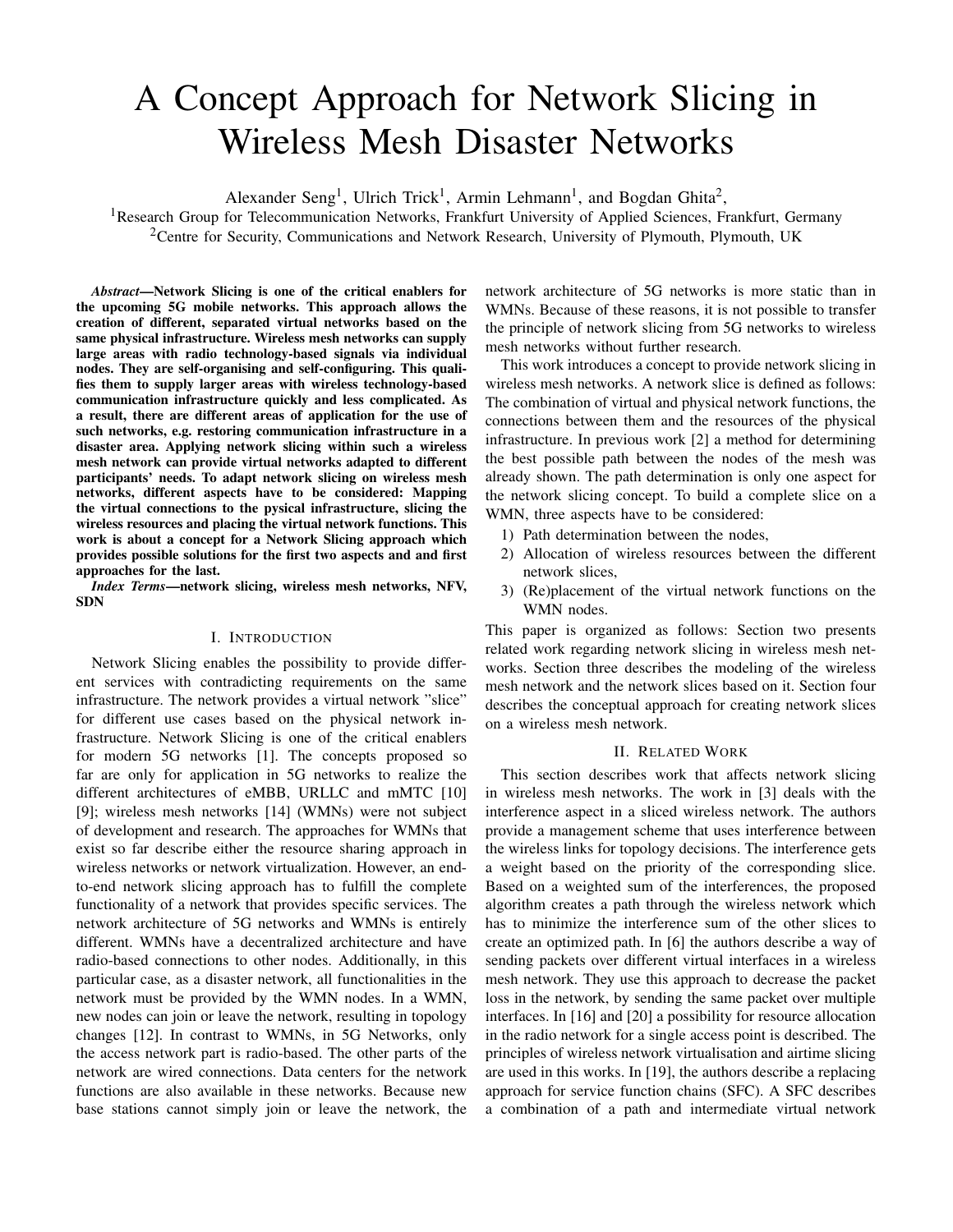functions. The focus of this work lies in the minimization of resource consumption and as few adjustments as possible, through the relocation of VNFs to different network parts that can host them. The work in [17] describes the so called "middlebox placement problem", which provides the optimal placing of network functions in a service chain. In this work, the authors use two heuristic algorithms; a greedy algorithm and a algorithm based on simulated annealing, which are used for replacing the network functions rather than changing the path through a network. Another work that mainly focuses on the VNF replacing aspect is [4]. The main focus for optimization in this work is the end-to-end delay of a SFC. The authors also use an heuristic algorithm for optimizing this parameter by replacing the VNFs. Building virtual networks on a shared physical infrastructure refers also to the virtual network embedding(VNE) problem. The VNE-problem describes algorithms to map a virtual network (nodes and links) to an underlying physical network. This includes the resources of the nodes and the links. The authors of [11] created a survey to this problem.

The papers outlined in this section provide an overview of different aspects regarding to virtualization or sharing network capacities. However, these always describe only one aspect that is required for network slicing. None of these works deals with an overall concept that includes the allocation of network resources, the placement of network functions and the determination of paths in a WMN. In this work, therefore, a concept is to be presented that provides a solution approach for each of these aspects. The resulting solution for network slicing in wireless mesh networks will combine these three aspects.

## III. SLICE MODELING

A detailed description of the modeling was already introduced in [2] so it will be a slightly more brief description here. The wireless mesh network is modeled as an undirected graph  $G(N, E)$ , where N are the graph nodes and E are the connections between them. A network slice consists of the following components: Virtual network functions, a priority value to define different slice priorities, and the flows belonging to the slice. Therefore, a slice is described as a subgraph  $G_s(N_s, E_s) \subseteq G(N, E)$ . Derived from that, one aspect is the mapping of the virtual network functions and the virtual links between them to the underlying physical infrastructure of the WMN. Figure 1 shows the overall WMN graph and the slice graph resulting from the VNF hosting nodes 4, 7 and 18. The slice graph consists of the nodes that host the slice specific VNFs and the nodes that form the connection between them  $(3, 8, 13)$ . So, for this example, the slice graph consists of the set of nodes  $N_s = 3, 4, 8, 7, 13, 18$  and the set of edges  $E = (3, 4), (3, 8), (7, 8), (8, 13), (13, 18).$ 

The connections  $E$  between the graph nodes represent the wireless links of the mesh. The quality of a wireless connection is influenced by a variety of parameters, like signal strength, noise, interference. In this modeling, the quality of a link is indicated by the maximum available bitrate  $B(e)$ ,



Fig. 1. WMN graph and slice subgraph

which depends on all of these parameters. Any flow  $f$  on a connection e consumes a part of  $B(e)$ , which is described as  $b_e(f)$ . As a result, the number of flows that can work with a specific bitrate, e.g. 10 Mbit/s, a link can supply is limited. The resulting constraint shows  $(1)$ . A flow f describes a communication relation between a start node, an end node, and intermediate virtual network functions if present.

$$
\sum_{f \in F} b_e(f) \le B(e) \tag{1}
$$

The WMN nodes can only host a specific amount of VNFs before their maximum capacity  $C(n)$  is exhausted. The value of C is the CPU utilization in per cent:  $C \in [0\%, 100\%]$ . A VNF  $v$  running on a node needs a part of the node's computing power  $c(v)$  which increases the overall value of C. The maximum number of VNFs a node can provide without performance degradation due to CPU overload results from the constraint of (2):

$$
\sum_{v \in V} c(v) \le C_n \tag{2}
$$

These two are the main constraints the proposed network slicing approach has to consider. The next section describes possibilities that can form the final concept.

## IV. NETWORK SLICING CONCEPT

Based on the results from [2] and the model of slice and WMN, a network slicing concept for wireless mesh network has to consider the following aspects:

- Path determination,
- Wireless resource slicing,
- VNF (Re)Placement.

Path determination is necessary to get the best possible paths through the network between VNF hosting nodes and nodes that are connected to the terminal devices. These paths are the physical representation of the virtual connections of a slice. Wireless resource slicing is always required when more than one slice uses a connection. This can be the case between the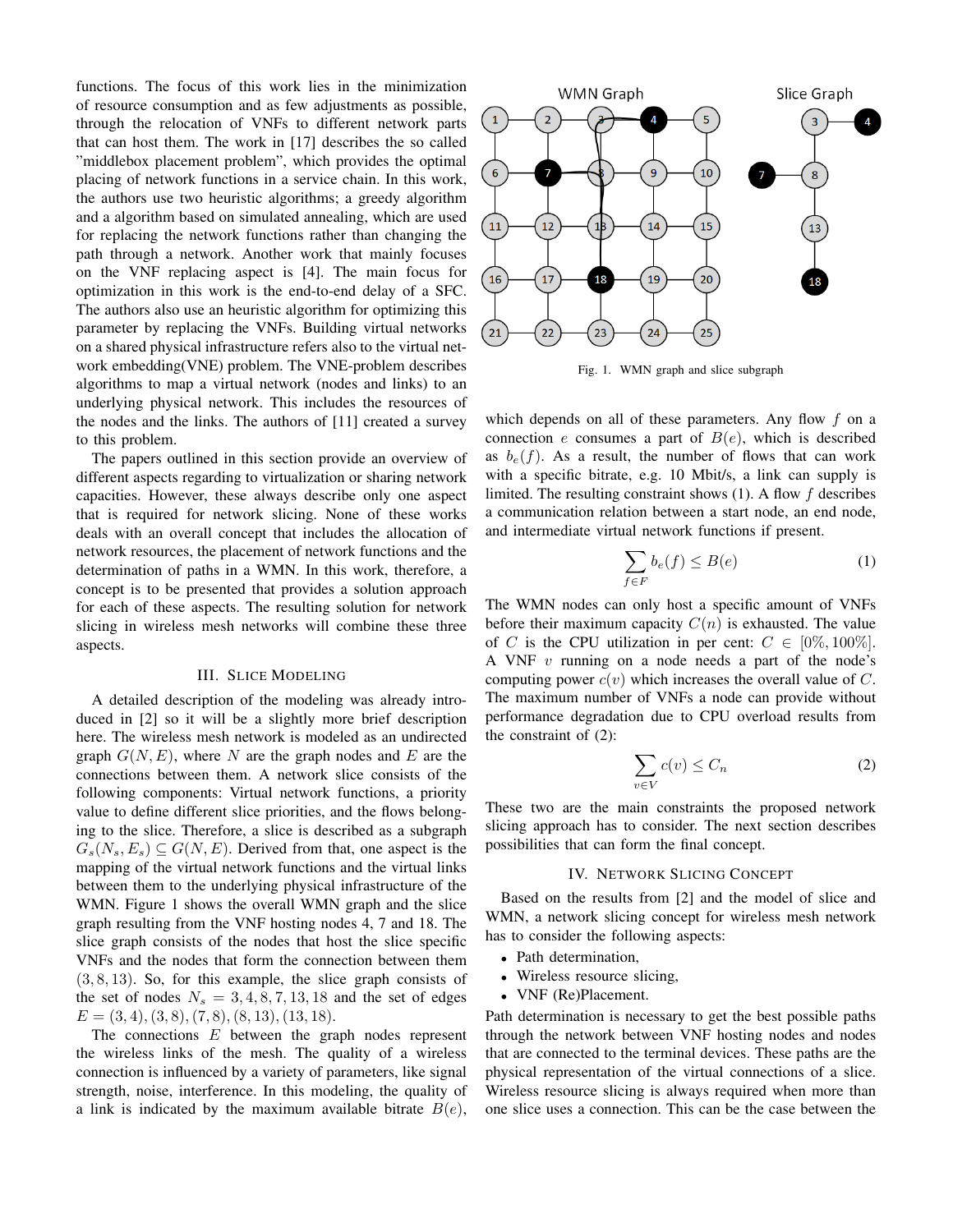WMN nodes and in the access network between a node and terminal devices. The reasons are that data traffic from slices should be isolated from each other and slices can have different requirements regarding to transmission rate and stability. Even if the previous aspects are working, it may be necessary to replace individual VNFs. Reasons for this can be a change in the network topology or that the previous procedures cannot fulfill the requirements of the slice. For example, if a lower response time is required. All these aspects together allow for dynamic placement of slices within the WMN while maintaining isolation and the best possible connection quality.

#### *A. Path Determination*

The path determination approach was already described in the previous work [2]. However, the network was considered static. Fluctuations in the maximum bit rate and movement of nodes were not taken into account. Three algorithms were tested: A\* [13] , Dijkstra [7] and BFS [5]. The results showed that the Dijkstra algorithm had the most efficient results. Also, the differences in the results between Djikstra and A\* were very small, which is why only Djikstra is used for further tests. The reason for this is that Djikstra does not need any additional heuristic function.

Based on these results the path determination was tested again in a more dynamic scenario regarding movement and fluctuation. For this purpose, the maximum bitrate was no longer assumed to be static, but to fluctuate on the basis of a normal distribution. In this case, the maximum available bitrate  $B(e)$  is calculated by a normal distribution on every link of the graph. The Parameter  $\mu$  of the distribution is the mean value of the maximum bitrate and  $\sigma$  represents the fluctuation. This was done with different values for  $\mu$  and  $\sigma$ , to simulate better or worse environmental conditions. The assumed paths were identical with the ones from the previous static test and are shown in Table I. The values for  $\mu$  and  $\sigma$  used in the simulation are shown in Table II. Good conditions were represented by a higher value for  $\mu$ , close to 100, and a low fluctuation  $\sigma$ . For worse conditions, the values for  $\mu$  were assumed to be lower and  $\sigma$  higher.

The WMN was simulated by a graph  $G(N, E)$  with 25 nodes and 40 edges as it is shown in Figure 1. Every edge has a parameter for the consumed bitrate. The value of the consumed bitrate increases with every flow that goes over a specific edge. Because Dijkstra belongs to the greedy algorithms, it needs a cost value to work properly. This value increases with the consumed bitrate on an edge, so that the costs increase with the link utilization. Also, the costs using a link with low utilization should be lower than using a link with high utilization when adding the same bitrate value. Therefore, the cost increases exponentially regarding to the maximum available bitrate  $B(e)$ . If the value for the consumed bitrate is above this value, the costs have to be infinity for the specific edge. The simulation adds the paths to the network one after the other according to Table I and then updates the consumed bitrate values. After adding a path,  $B(e)$  is recalculated according to the normal distribution and then the

weights of all edges of the graph are recalculated. After all paths are added, the simulation finds the edge with the highest value for the consumed bitrate. These values are printed in Figure 2.

TABLE I TEST SETUP FOR LINK FLUCTUATION TEST

| <b>Flows</b>   | From           | To             | rate |
|----------------|----------------|----------------|------|
| f1             | 25             | 6              | 30   |
| f2             | 22             | $\overline{2}$ | 20   |
| f3             | 20             | 16             | 30   |
| f4             | 9              | 12             | 40   |
| f5             | $\mathbf{1}$   | 19             | 20   |
| f <sub>6</sub> | 11             | 24             | 20   |
| f7             | 10             | 16             | 30   |
| f8             | 22             | 15             | 40   |
| f9             | 13             | 24             | 20   |
| f10            | 13             | 5              | 20   |
| f11            | 11             | 14             | 15   |
| f12            | $\overline{2}$ | 25             | 20   |
| f13            | 24             | 12             | 15   |
| f14            | 19             | 6              | 30   |
| f15            | 16             | $\overline{4}$ | 15   |

| PARAMETERS FOR THE LINK |  |
|-------------------------|--|
| <b>FLUCTUATION</b>      |  |
|                         |  |
|                         |  |
|                         |  |

TABLE II

| 100 |    |
|-----|----|
| 95  | 5  |
| 90  | 5  |
| 85  | 5  |
| 80  | 10 |
| 70  | 10 |
| 60  | 10 |
| 50  | 10 |

This approach refers to the fact that the Signal to Noise Ratio (SNR) of the radio link is lower under worse conditions. To keep packet losses low, a lower Modulation and Coding Scheme (MCS) must then be used, resulting in a lower maximum available bitrate. As a result, fluctuation in the SNR will result in fluctuation in the maximum available bitrate. Fluctuation is used, because the conditions can be different in different parts of the mesh network, so there exist better and worse links. In order to summarize the various influences on the connection quality, a fluctuating maximum bitrate is therefore assumed. In the simulation, the value for  $B(e)$ changes always after a new path was added regarding to the normal distribution. Some of the results are shown in Figure 2. The x axis show the number of calculations, 200 calculations were done in total. The y axis shows the maximum link utilization.

The results show, that in the case of fluctuation of bitrate, the Dijkstra algorithm performs better than BFS. It is also shown that increasing fluctuation leads to an increasing fluctuation in the maximum link utilization. The value of for the BFS Algorithm is always constant because it is not using information from the link utilization. So this algorithm will always use the same paths. In summary, it can be assumed that the path determination approach using Djikstra is also usable in dynamic scenarios. Therefore, the first path of the network slicing concept will be the path determination between the slice nodes using the Dijkstra algorithm. If the architecture or the requirements of the slice or the WMN do not change, the paths determined in this way are to be considered constant. To define constant paths through a network, technologies like software-defined networking (SDN) [21] or multiprotocol label switching (MPLS) [15] can be used for implementation in real networks.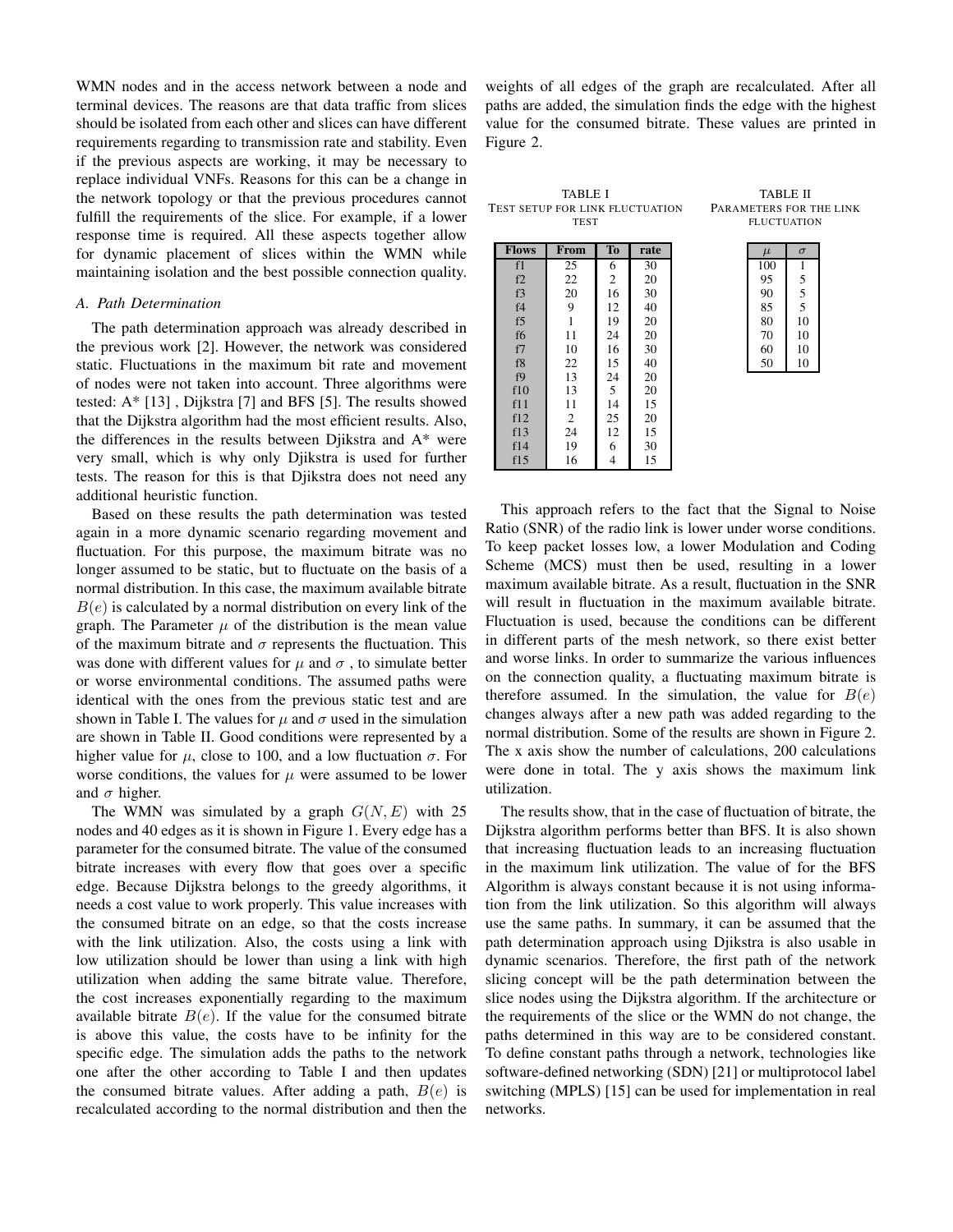

Fig. 2. Results of the path determination test with fluctuating bitrate values

## *B. Wireless Resource Slicing*

To provide isolation between the slices and to ensure their performance, an approach for slicing the wireless resources is necessary. As mentioned in the previous section, the transmission rate on a radio link depends on the link Quality, which is described by the SNR. Another aspect to consider is that radio links are a shared medium. That means, that only one transmitter can use the channel at a time. As a result, more transmitting devices in the same channel also decrease the maximum available bitrate on a wireless link. This section is about a wireless resource slicing approach to ensure isolation and avoid performance degradation.

In this concept, Orthogonal Frequency Division Multiple Access (OFDMA) is used as wireless slicing method. The technology is already used in the IEEE 802.11ax standard. It allows simultaneous transmission on the same channel by splitting this channel into several sub-channels. These subchannels can also have a different size and a different MCS. This allows it to give different devices more or less robust transmissions with an adaptable maximum available bitrate. An important aspect of this approach is the fact, that the channel splitting is not done continuously. The channel is divided into so called resource units (RUs) with a pre defined length. How this method should be used is shown in Figure 3. The RUs of the channel are divided among the three slices. Slice 1 is allocated more RUs than slice 3, for example. One reason for this is could be that slice 1 requires a more robust transmission. Another important advantage of using this method is that the total number of frames sent could be reduced. This is because data that needs to be transmitted to different clients can be transmitted simultaneously in one frame. In IEEE802.11ax special frame types for multi-user (MU) uplink and downlink transmissions are used. Without this approach, a separate frame would have to be sent for each client [8]. Reducing the overall frames that have to be sent through the network will lead to a less utilization of the wireless links.



Fig. 3. OFDMA Subcarrier scheme

To validate the assumptions a simulation of the downlink traffic between an access point and multiple clients was done.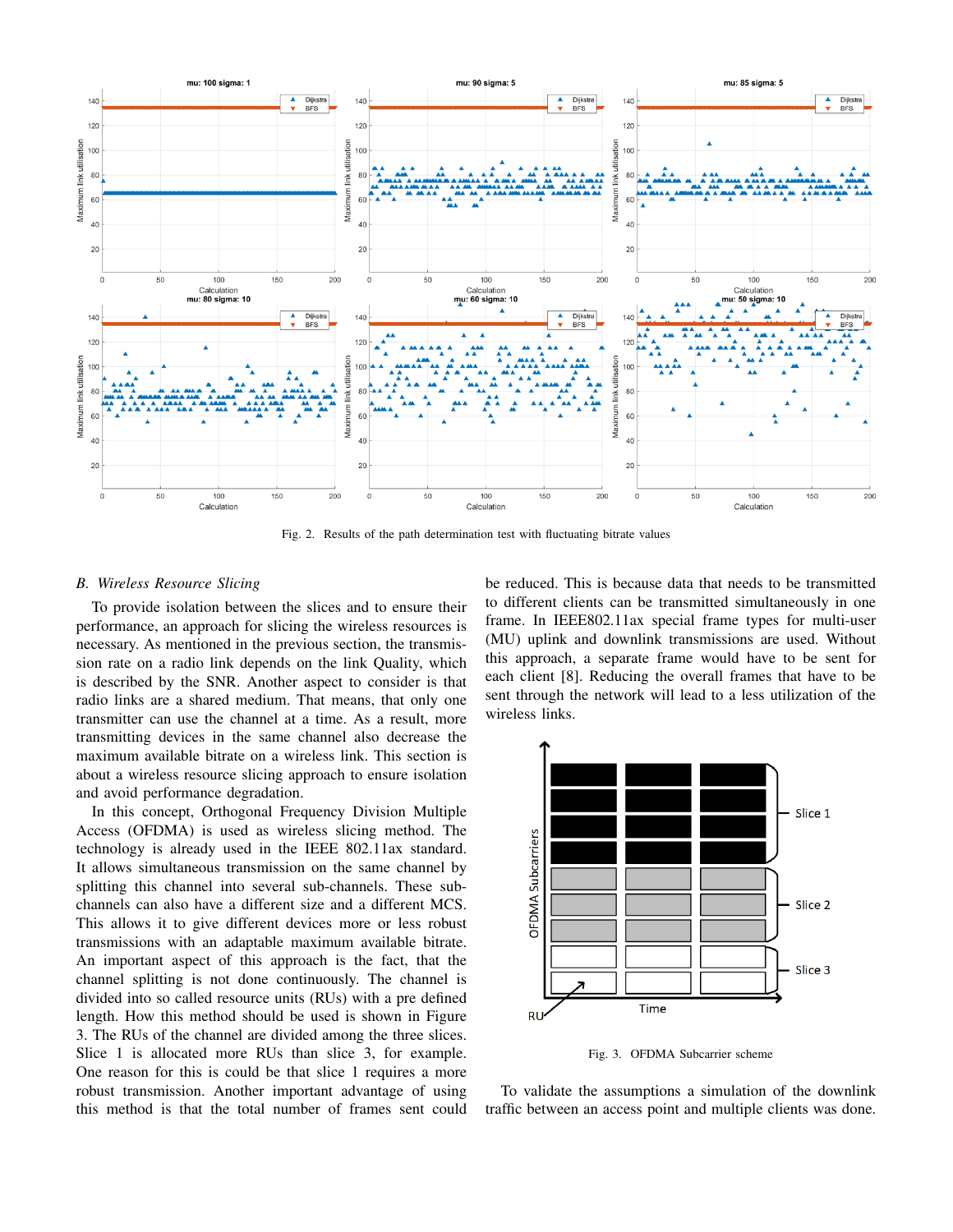As a simulation environment, *Matlab* was used. The simulation is based on a modification of [18]. In the simulation setup, the channel has a bandwidth of 20MHz and is divided into five resource units with different size. A channel consists of 242 sub-carriers in total. In a 20MHz channel, the smallest RU consists of 26 sub-carriers and the largest RU consists of all 242 sub-carriers which is the whole channel. The number of RUs depends on the size of the channel and the size of the RUs. Using the minimum RU size of 26 sub-carriers leads to nine RUs in a 20MHz channel. In this simulation, five RUs with the following sizes are used: RU 1 has 106 sub-carriers and is the largest, the RUs 2, 4 and 5 have a size of 26 subcarriers and are the smallest. The RU 3 has 52 sub-carriers and is the second largest RU. With this setup it is possible to show two things:

- With larger RUs the transmission with lower SNR values and similar transmission rate is possible.
- With the same MCS, higher transmission rates in larger RUs are possible.

The results of this simulations are shown in Table III and Table IV.

TABLE III RESULTS FROM THE OFDMA DOWNLINK TEST WITH DIFFERENT MCS VALUES

| <b>SNR</b> | RU <sub>1</sub> | RU <sub>2</sub> | RU <sub>3</sub> | RU <sub>4</sub> | RU <sub>5</sub> |
|------------|-----------------|-----------------|-----------------|-----------------|-----------------|
| 6          | 0               | $\Omega$        | 0               | $\Omega$        | $\theta$        |
| 9          | 13.2            | 0               | 0               | 0               | 0               |
| 12         | 13.2            | 0               | 0               | 0               | 0               |
| 15         | 13.2            | 0               | 8.8             | $\theta$        | 0               |
| 18         | 13.2            | 0               | 14.6            | $\theta$        | 0               |
| 21         | 13.2            | 0               | 14.6            | 0               | $\theta$        |
| 24         | 13.2            | 3.6             | 14.6            | 2.4             | 4.9             |
| 27         | 13.2            | 12.1            | 14.6            | 12.1            | 12.1            |
| 30         | 13.2            | 12.1            | 14.6            | 12.1            | 12.1            |
| 33         | 13.2            | 12.1            | 14.6            | 12.1            | 12.1            |
| 36         | 13.2            | 12.1            | 14.6            | 12.1            | 12.1            |

For the results in Table III, RU 1 has a MCS of 16-QAM and a coding rate of 1/2. The RUs 2, 4 and 5 have a MCS of 1024-QAM and a coding rate of 3/4. RU 3 has a MCS of 64-QAM and a coding rate of 3/4. As the results show, the transmission rates are similar, but a much higher SNR is required for the narrower RUs. For the results in Table IV, all RUs have a MCS of 64-QAM and a coding rate of 3/4. The table shows, that all transmissions need the same SNR value for working. It can be seen, that a larger RU size allows a higher transmission rate compared to a smaller RU size. The results show that by using OFDMA it is possible, to have more or less robust transmissions and variable maximum possible transmission rates.

In conclusion it could be said, that this approach allows the separation of the slice specific traffic flows on the physical layer. Additionally it is possible to have flows with different transmission rates and SNR sensitivity on the same network link. Also, this approach has the potential to reduce the traffic overhead in the network because of simultaneous transmission, which makes it more efficient. It is also important to note that

TABLE IV RESULTS FROM THE OFDMA DOWNLINK TEST WITH IDENTICAL MCS VALUES

| <b>SNR</b> | RU <sub>1</sub> | RU <sub>2</sub> | RU <sub>3</sub> | RU <sub>4</sub> | RU <sub>5</sub> |
|------------|-----------------|-----------------|-----------------|-----------------|-----------------|
| 6          | 0               | 0               | 0               | 0               | 0               |
| 9          | 0               | 0               |                 | 0               | 0               |
| 12         | 0               | 0               | 0               | 0               | 0               |
| 15         | 23.8            | 4.4             | 11.6            | 5.9             | 7.3             |
| 18         | 29.7            | 7.3             | 14.6            | 7.3             | 7.3             |
| 21         | 29.7            | 7.3             | 14.6            | 7.3             | 7.3             |
| 24         | 29.7            | 7.3             | 14.6            | 7.3             | 7.3             |
| 27         | 29.7            | 7.3             | 14.6            | 7.3             | 7.3             |
| 30         | 29.7            | 7.3             | 14.6            | 7.3             | 7.3             |
| 33         | 29.7            | 7.3             | 14.6            | 7.3             | 7.3             |
| 36         | 29.7            | 7.3             | 14.6            | 7.3             | 7.3             |

this method only needs to be used if the connections from multiple slices are over the same radio link of the WMN. If the radio connection is only used by one slice anyway, such a division is not necessary. Nevertheless, as few flows as possible should use the same link. The optimization of the paths must therefore be prioritized. The reason for this is to keep the required bitrate as low as possible. Transmissions with higher bitrates require a higher MCS, which in turn requires a higher SNR. The transmission is therefore more stable the lower the bitrate that has to be transmitted over it. Therefore, this method does not replace the path optimization from the previous section. An exception to this is the access network, as this is the last connection from the WMN to the end device, path optimization is no longer possible here.

## *C. VNF Replacement*

The third part of the network slicing concept for wireless mesh networks is the placement of the virtual network functions. A distinction must be made between two cases:

- Initial placement of the VNFs in the network.
- Replacement of the VNFs in the network for traffic optimization.

The initial placement is necessary when the virtual network functions have to be placed in the network for the first time. These can be general functions or slice specific ones, if known at the time. Ideally, the initial placement already takes into account the slice affiliation of the functions. Replacement of the VNFs is used when the network is overloaded and no improvement can be achieved with the two previous methods or if the topology of the network has changed. Methods for replacing the VNFs are currently being investigated. The aim is to place the VNFs in the network in such a way that the maximum utilization of the paths is as low as possible. Initial tests with a random-based approach were promising and were able to reduce the average link load. However, the random-based approach, in which the VNFs were randomly repositioned, is intended here only as a reference for comparison with other approaches. In order to evaluate the position of a VNF for optimization, two parameters are to be considered in this concept: The utilization of the node  $C(n)$  and the utilization of the connections. The utilization of the node depends on how